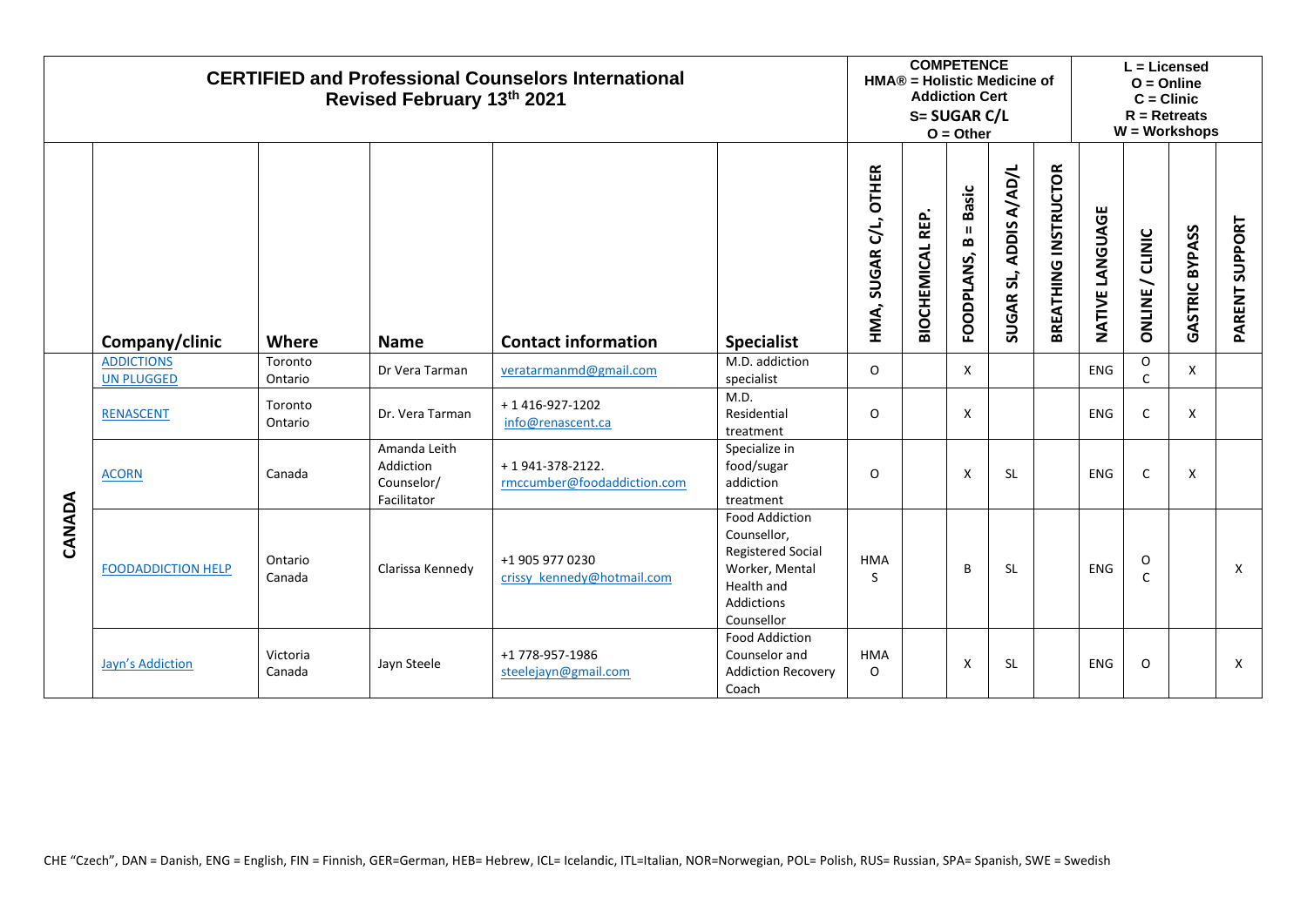|     | Company/clinic                                  | Where                      | <b>Name</b>                                            | <b>Contact information</b>                                     | <b>Specialist</b>                                           | HMA, SUGAR C/L, OTHER       | BIOCHEMICAL REP. | Basic<br>Ш<br>B<br>FOODPLANS, | ADDIS A/AD/L<br>SUGAR SL, | <b>BREATHING INSTRUCTOR</b> | NATIVE LANGUAGE | <b>ONLINE / CLINIC / IRL</b> | <b>GASTRIC BYPASS</b> | PARENT SUPPORT |
|-----|-------------------------------------------------|----------------------------|--------------------------------------------------------|----------------------------------------------------------------|-------------------------------------------------------------|-----------------------------|------------------|-------------------------------|---------------------------|-----------------------------|-----------------|------------------------------|-----------------------|----------------|
|     | <b>Trigger free nutrition</b><br>Sugar x global | Boston area                | David Avram<br>Wolfe                                   | david@triggerfreenutrition.com<br><b>Online Treatment here</b> | Registered Dietitian<br>and Sugar<br><b>Addiction Coach</b> | HMA<br>S                    | X                | $\boldsymbol{\mathsf{X}}$     | <b>SL</b>                 |                             | <b>ENG</b>      | $\Omega$                     | X                     |                |
|     | <b>Myers Morrisson</b>                          | Chicago                    | Cynthia<br>Myers-Morrison                              | cynthiajmm@gmail.com<br>+1 215 353 7034                        | Ed.D<br>Sugar/food<br>addiction                             | $\Omega$<br><b>HMA</b><br>S | X                | X                             | SL.                       |                             | <b>ENG</b>      | O                            | X                     | X              |
|     | <b>ACORN</b>                                    | Florida                    | Amanda Leith<br>Addiction<br>Counselor/<br>Facilitator | +1941-378-2122.<br>rmccumber@foodaddiction.com                 | Specialize in<br>food/sugar<br>addiction<br>treatment       | $\circ$                     |                  | $\boldsymbol{\mathsf{X}}$     | <b>SL</b>                 |                             | <b>ENG</b>      | $\mathsf{C}$                 | X                     |                |
|     | <b>FOOD ADDICTION</b><br><b>INSTITUTE</b>       | International              |                                                        |                                                                |                                                             |                             |                  |                               |                           |                             | <b>ENG</b>      |                              |                       |                |
| USA | mpainschab.com                                  | Montana                    | Molly Painschab                                        | molly@mpainschab.com<br>+1 406 219 7351                        | LCPC, LAC,<br>CFAC, CLC,<br>Addiction specialist            | $\Omega$<br>HMA<br>S        |                  | $\boldsymbol{\mathsf{X}}$     | <b>SL</b>                 |                             | ENG             | O<br>$\mathsf{C}$            |                       |                |
|     | Peace of Keto<br>Sugar x global                 | Grand Island<br>Nebraska   | Anna Fruehling                                         | annasancestralhealth@gmail.com<br>+1 402-660-0714              | PHC, CKC, Diabetes<br>T2                                    | HMA<br>S.                   | X                | $\boldsymbol{\mathsf{X}}$     | <b>SL</b>                 |                             | ENG             | $\Omega$                     |                       | X              |
|     | Judy Wolfe<br>Sugar x global                    | Worcester<br>Massachusetts | Judy Wolfe                                             | judywolfefacoach@gmail.com                                     | Long term recovery                                          | HMA<br>S.                   |                  | $\mathsf{X}$                  | <b>SL</b>                 |                             | <b>ENG</b>      | $\circ$                      |                       |                |
|     | Sarah Reiff                                     | Raleigh<br>North Carolina  | Sarah Reiff                                            | sarah@nutritionbynaturenc.com                                  | Nutritional<br>Therapist; Food<br>addiction                 | S.                          |                  | $\mathsf{X}$                  | <b>SL</b>                 |                             | <b>ENG</b>      | 0<br><b>IRL</b>              | X                     | X              |
|     | Jennifer Bradley                                | Hartford<br>Connecticut    | Jennifer Bradley                                       | Jennifer.lynne.bradley@gmasil.com                              | <b>Mental Health BSW</b>                                    | HMA<br>S                    |                  | $\mathsf{x}$                  | <b>SL</b>                 |                             | <b>ENG</b>      | $\Omega$                     |                       |                |
|     | <b>Barbara Chiles</b>                           | Austin, Texas              | <b>Barbara Chiles</b>                                  | Barbarachiles6@gmail.com                                       | Sugaraddiction<br>LCHF foodplans                            | S.                          |                  | $\mathsf{x}$                  | <b>SL</b>                 |                             | <b>ENG</b>      | $\Omega$                     |                       |                |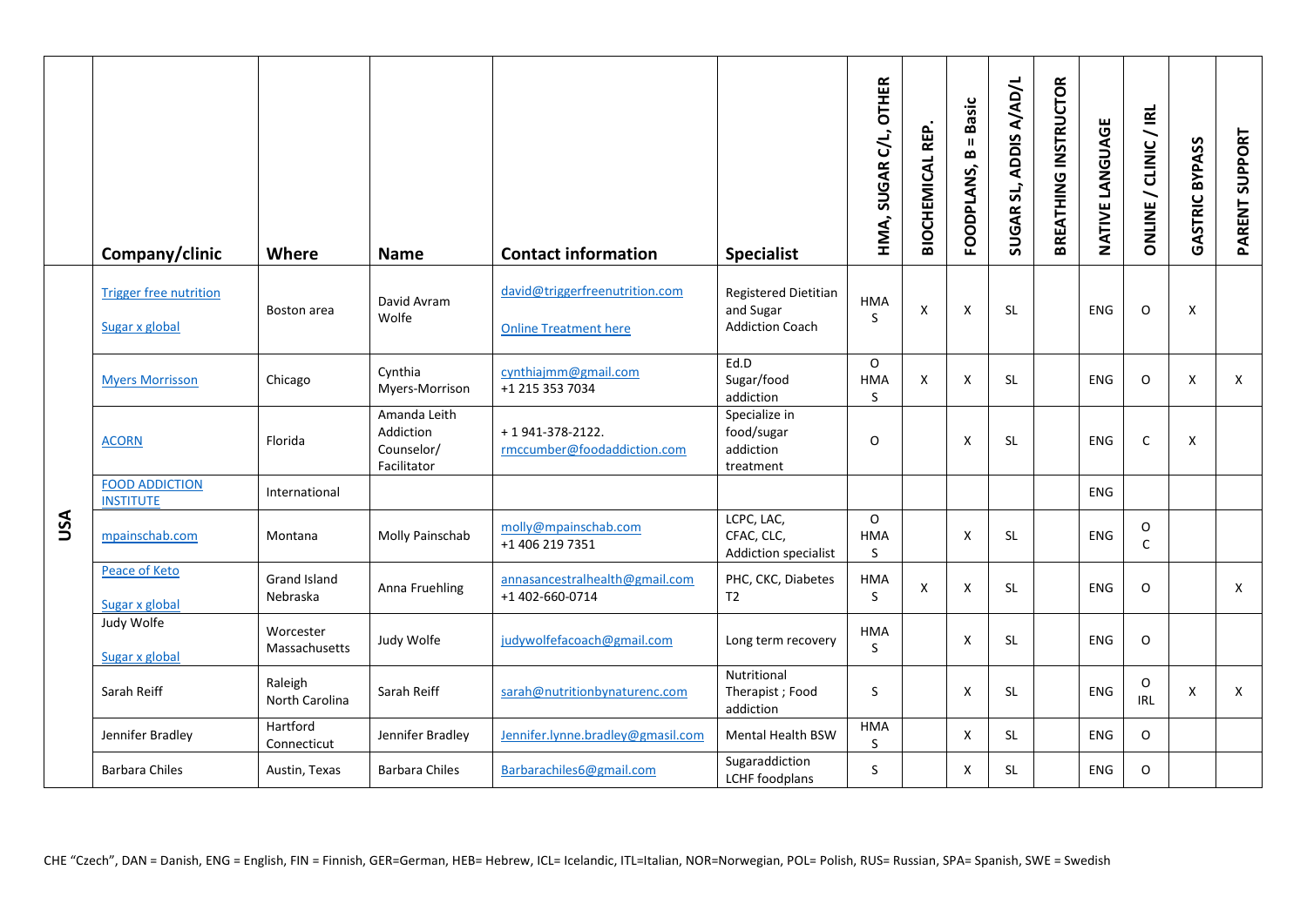|              | Company/clinic         | Where                  | <b>Name</b>       | <b>Contact information</b>                         | <b>Specialist</b>                                                                                                                                    | <b>OTHER</b><br>HMA, SUGAR C/L, | BIOCHEMICAL REP. | $=$ Basic<br>FOODPLANS, B | <b>SUGAR SL, ADDIS A/AD/L</b> | BREATHING INSTRUCTOR | NATIVE LANGUAGE   | <b>ONLINE / CLINIC</b>      | <b>GASTRIC BYPASS</b> | PARENT SUPPORT |
|--------------|------------------------|------------------------|-------------------|----------------------------------------------------|------------------------------------------------------------------------------------------------------------------------------------------------------|---------------------------------|------------------|---------------------------|-------------------------------|----------------------|-------------------|-----------------------------|-----------------------|----------------|
| MEXICO       | sandragcolores.com     | Guadalajara,<br>México |                   | info@sandragcolores.com<br>+33 35 55 11 30         | <b>Integral Nutrition</b><br>psychotherapy<br><b>Training: Gestalt</b><br>psychotherapy,<br>dance move<br>psychotherapy,<br>Human<br>development.    |                                 |                  |                           |                               | X                    | SPA               | $\mathsf O$<br>$\mathsf{C}$ | X                     | $\mathsf{x}$   |
| <b>CHILE</b> | academia del Bienestar | Chile                  | Esmeralda Herrera | esmeralda@australsolutions.com<br>+569 89 00 79 69 | Therapist in<br>Tapping and<br>Matrix,<br>Mindfulness<br>Health Coach in<br>Integrative<br>Nutrition<br>specialized in Gut<br>and Hormonal<br>Health | HMA<br>S                        |                  |                           | <b>SL</b>                     |                      | SPA<br>ENG<br>FRE | $\mathsf{O}$                |                       |                |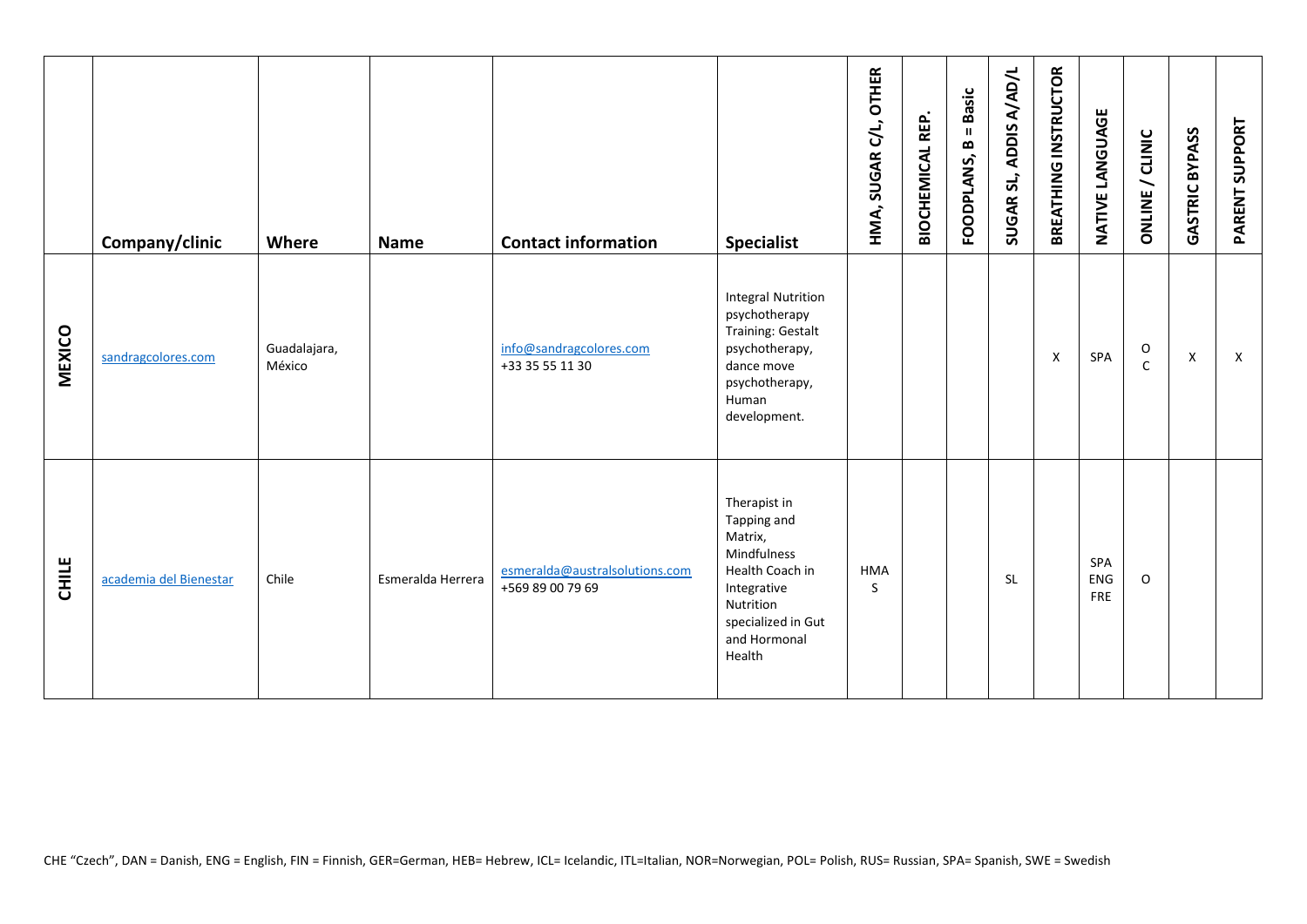|               | Company/clinic                 | Where           | <b>Name</b>                               | <b>Contact information</b>                   | <b>Specialist</b>                                                                   | <b>OTHER</b><br>SUGAR C/L,<br>HMA, | <b>BIOCHEMICAL REP</b> | <b>Basic</b><br>$\,$ H<br>$\pmb{\mathsf{m}}$<br>FOODPLANS, | ADDIS A/AD/L<br>SUGAR SL, | BREATHING INSTRUCTOR | <b>NATIVE LANGUAGE</b>                 | <b>ONLINE / CLINIC</b> | <b>GASTRIC BYPASS</b> | PARENT SUPPORT |
|---------------|--------------------------------|-----------------|-------------------------------------------|----------------------------------------------|-------------------------------------------------------------------------------------|------------------------------------|------------------------|------------------------------------------------------------|---------------------------|----------------------|----------------------------------------|------------------------|-----------------------|----------------|
| AUSTRALIA     | Sugardreams                    | Australia       | Monica Colmsjö                            | +61 412 733 579<br>monica@sugardreams.com.au | Nutritionist<br><b>Food Addiction</b><br>Counselor                                  | S                                  | X                      | $\boldsymbol{\mathsf{X}}$                                  |                           |                      | ENG<br>SWE                             | $\mathsf{O}$           | Χ                     |                |
|               | www.zlivneh.com                | Israel          | Zippy Livneh<br>Reg. Nurse<br>SUGAR cert. | zlivneh@gmail.com<br>+972-55-6644854         | Registered Nurse,<br>BsC, MBA. Food<br>addiction specialist                         | $\circ$<br>S                       | X                      | B                                                          | <b>SL</b>                 |                      | HEB<br>ENG                             | O<br>$\mathsf{C}$      | $\pmb{\mathsf{X}}$    | $\mathsf{X}$   |
| <b>ISRAEL</b> |                                | Israel          | Li-Or Davidson<br>Goldman                 | +972 54 588 5371<br>sesep1115@gmail.com      | BS Biology/ Social<br>Worker/CAP/ IFAC/<br>Somatic<br>Experiencing<br>Practitioner/ | $\circ$                            |                        | B                                                          |                           |                      | <b>ENG</b><br>HEB                      | 0<br>$\mathsf{C}$      |                       | $\mathsf{x}$   |
| <b>ITALY</b>  |                                | Domodossola     | Aurora Ramon<br>Maylet                    | draauroraramon@hotmail.com                   | M.D.<br>Pediatrics                                                                  | S                                  |                        |                                                            | <b>SL</b>                 |                      | <b>ENG</b><br><b>SPA</b><br><b>ITA</b> | $\mathsf{O}$           |                       |                |
| FRANCE        | <b>Addictions alimentaires</b> | Paris and Dreux | <b>Anne Bories</b>                        | anne.b111@yahoo.fr<br>+33 6 45 24 46 10      | Troubles du<br>comportement<br>alimentaire                                          | 0                                  |                        |                                                            |                           |                      | <b>FRE</b><br><b>ENG</b>               |                        |                       |                |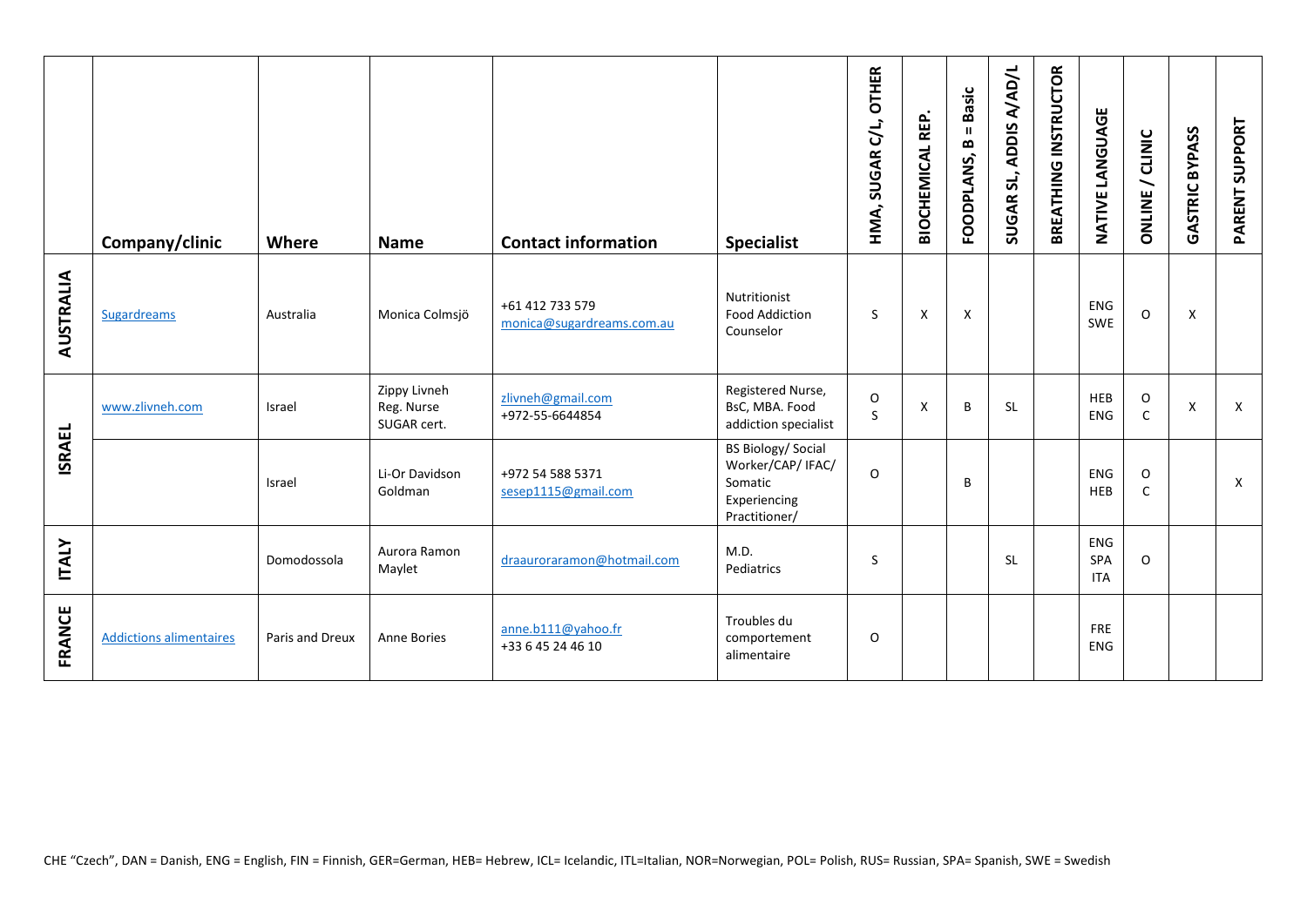|        | Company/clinic          | Where                                   | <b>Name</b>                                                                                                                                     | <b>Contact information</b>                                                                 | <b>Specialist</b>                                                                                                                                                                             | <b>OTHER</b><br>HMA, SUGAR C/L, | BIOCHEMICAL REP. | <b>Basic</b><br>$\mathbf{H}$<br>FOODPLANS, B | SUGAR SL, ADDIS A/AD/L | BREATHING INSTRUCTOR | NATIVE LANGUAGE          | <b>ONLINE / CLINIC</b> | <b>GASTRIC BYPASS</b> | PARENT SUPPORT |
|--------|-------------------------|-----------------------------------------|-------------------------------------------------------------------------------------------------------------------------------------------------|--------------------------------------------------------------------------------------------|-----------------------------------------------------------------------------------------------------------------------------------------------------------------------------------------------|---------------------------------|------------------|----------------------------------------------|------------------------|----------------------|--------------------------|------------------------|-----------------------|----------------|
|        | <b>Be Me In Balance</b> | Sweden<br>Östersund                     | Maria Kvärnsten                                                                                                                                 | info@kvarnstens.se<br>+46 70-298 60 09                                                     | Hormones                                                                                                                                                                                      | <b>HMA</b>                      | X                | $\mathsf{X}$                                 |                        | $\pmb{\mathsf{X}}$   | SWE<br><b>ENG</b>        | O<br>$\mathsf{C}$      |                       |                |
| SWEDEN |                         | Sweden<br>Umeå                          | Ramona Söder                                                                                                                                    | blahund.vs.rodhund@gmail.com<br>+46 70-524 43 99                                           | Sugar addiction                                                                                                                                                                               | <b>HMA</b><br>S.                | X                | $\boldsymbol{\mathsf{X}}$                    | <b>SL</b>              |                      | <b>SWE</b><br>ENG        | $\circ$                |                       |                |
|        | <b>Annicas InSpira</b>  | Sweden<br>Gunnars-skog<br>Arvika        | Annica<br>Strandberg-<br>Schmidt                                                                                                                | recovery@annicasinspira.com<br>+46 73-052 70 67                                            | Children/family<br>12 step intro                                                                                                                                                              | <b>HMA</b>                      | X                | X                                            | <b>SL</b>              | X                    | SWE<br>ENG               | $\Omega$               |                       | X              |
|        | <b>Elin Holmqvist</b>   | Sweden<br>Tierp<br>(Uppsala /<br>Gävle) | Elin Holmqvist                                                                                                                                  | hej@elinholmqvist.se<br>+46 70-229 91 93<br>"elinsskafferi (instagram)                     | Sugar addiction<br>therapist, teacher,<br>Parental support,<br>school support,<br>youth support,<br>coaching, courses,<br>treatments, and<br>staff organizer with<br>a focus on<br>collectors | <b>HMA</b>                      | X                | X                                            | <b>SL</b>              |                      | <b>SWE</b><br><b>ENG</b> | $\circ$<br>W           |                       | X              |
|        | Sockerskolan            | Sweden<br>Stockholm                     | Jessica Eibladh<br>Cristina Krügnell<br>Jennifer Waters<br>Blockert<br>Annica<br>Strandberg-<br>Schmidt<br>Malin Frisendahl<br>Louice Rönnemark | Info@sockerskolan.se<br>J: +46 70 999 88 95<br>C: +46 70 781 14 28<br>Jen +46 70 876 71 62 | Sugar addiction<br><b>Biochemical repair</b><br>Groups                                                                                                                                        | HMA<br>S.                       | X                | $\pmb{\times}$                               | <b>SL</b><br><b>AL</b> |                      | SWE<br><b>ENG</b>        | 0<br>$\mathsf{C}$      | $\pmb{\mathsf{X}}$    |                |
|        | Vitalized by Tallberg   | Sweden<br>Stockholm                     | Sofie Tallberg                                                                                                                                  | sofie@vitalizedbytallberg.se                                                               | Sugar addiction,<br>Biohacking, KETO<br>Self optimization,<br>Exercise,<br>Biochemistry,<br>Lifestyle changes,<br>Relapse prevention                                                          | <b>HMA</b>                      | X                | $\boldsymbol{\mathsf{X}}$                    |                        |                      | SWE<br><b>ENG</b>        | $\Omega$               | X                     | X              |

CHE "Czech", DAN = Danish, ENG = English, FIN = Finnish, GER=German, HEB= Hebrew, ICL= Icelandic, ITL=Italian, NOR=Norwegian, POL= Polish, RUS= Russian, SPA= Spanish, SWE = Swedish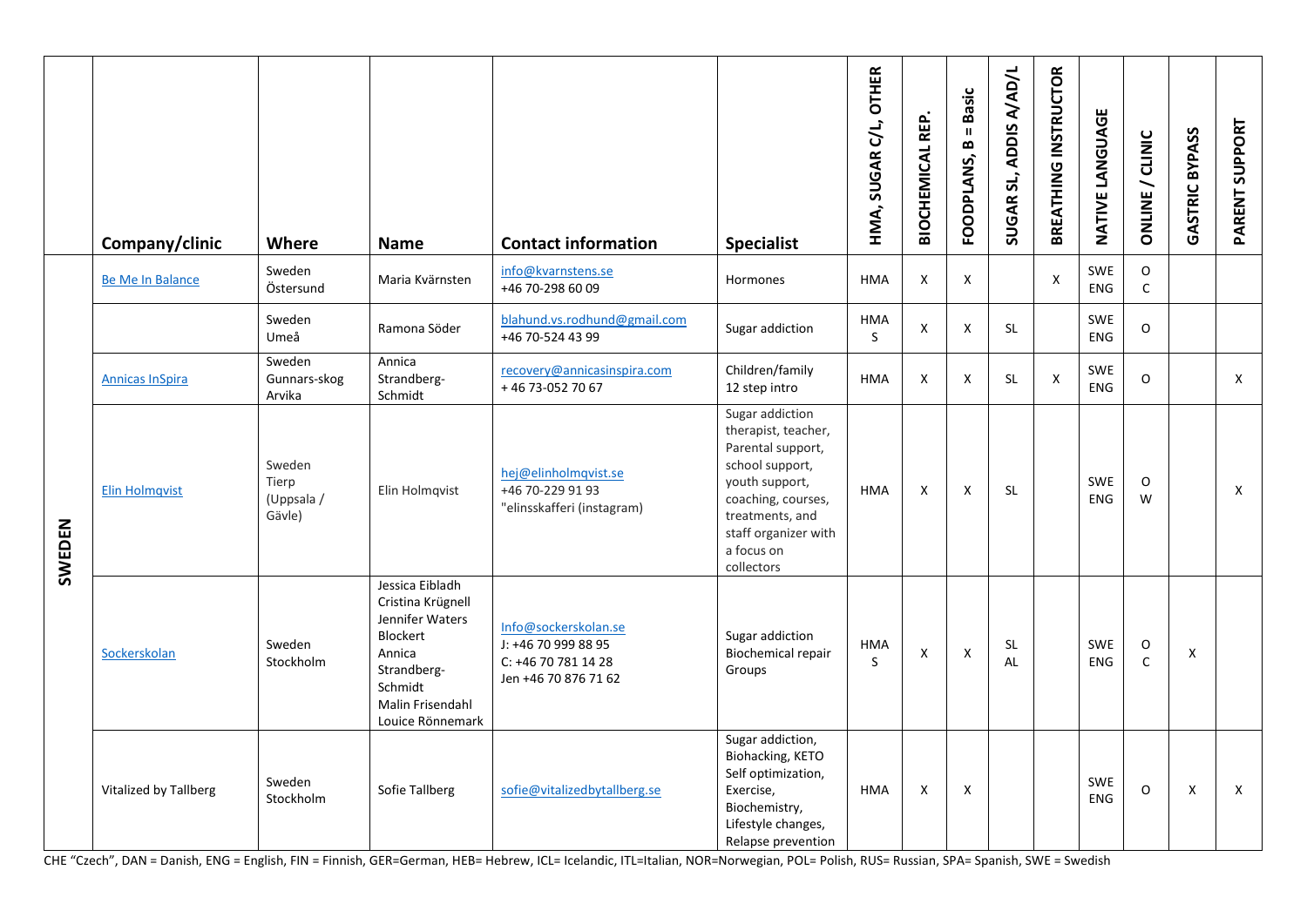|                               | Company/clinic                     | Where                          | <b>Name</b>                                | <b>Contact information</b>                    | <b>Specialist</b>                                                                                             | <b>OTHER</b><br>ςL,<br>SUGAR<br>HMA, | BIOCHEMICAL REP. | <b>Basic</b><br>$\mathbf H$<br>$\bf{m}$<br>FOODPLANS, | ADDIS A/AD/L<br>SUGAR SL, | BREATHING INSTRUCTOR | <b>NATIVE LANGUAGE</b>                 | <b>ONLINE / CLINIC</b>       | <b>GASTRIC BYPASS</b> | PARENT SUPPORT |
|-------------------------------|------------------------------------|--------------------------------|--------------------------------------------|-----------------------------------------------|---------------------------------------------------------------------------------------------------------------|--------------------------------------|------------------|-------------------------------------------------------|---------------------------|----------------------|----------------------------------------|------------------------------|-----------------------|----------------|
|                               | <b>Sannas Recovery</b><br>Coaching | Sweden<br>Göteborg             | Sanna Åbonde                               | sanna@recoverycoachen.com<br>+46 70-771 26 77 | Sugar addiction and<br>eating disorder,<br>Body Image                                                         | HMA<br>S.                            | X                | X                                                     | <b>SL</b>                 |                      | <b>SWE</b><br>ENG                      | 0<br>$\mathsf{C}$            | X                     |                |
|                               | <b>Arteget AB</b>                  | Sweden<br>Malmö<br>Helsingborg | Kicki Käller                               | kicki@arteget.se<br>+46 40 43 00 80           | Spec.                                                                                                         | <b>HMA</b>                           | X                | $\mathsf{x}$                                          |                           | X                    | <b>SWE</b><br><b>ENG</b>               | O<br>$\mathsf{C}$            | $\mathsf{X}$          | $\mathsf{X}$   |
| SWEDEN                        | <b>Artirawellness</b>              | Sweden<br>Malmö                | Ira Gyllingberg                            | ira@artira.se<br>+46 70-570 36 02             | Physical activity                                                                                             | <b>HMA</b>                           | X                | $\times$                                              |                           |                      | SWE<br>ENG                             | $\mathsf{O}$<br>$\mathsf{C}$ |                       | $\mathsf{X}$   |
|                               | Leva Sockerfri                     | Sweden<br>Linköping            | Frida Sandin<br>Charlotte Schön<br>Poulsen | info@levasockerfri.se<br>+46 76-027 40 39     | Retreats in Sweden<br>and Spain<br>Individual<br>treatment plans<br>Microbiome<br>SUGAR<br>certified/licensed | <b>HMA</b><br>S.                     | X                | Χ                                                     | <b>SL</b>                 |                      | <b>SWE</b><br>ENG                      | 0<br>C<br>$\mathsf{R}$       |                       | X              |
| <b>GERMANY</b><br>ఱ<br>POLAND |                                    | Poland<br>Germany              | Aleksandra<br>Dobrov                       | ola.dobrov@gmail.com<br>+48 787 282 878       | Nutritional<br>specialist,<br>LCHF/keto                                                                       |                                      |                  |                                                       |                           |                      | ENG<br>POL<br>GER<br>CHE<br><b>RUS</b> | $\mathsf{O}$                 |                       |                |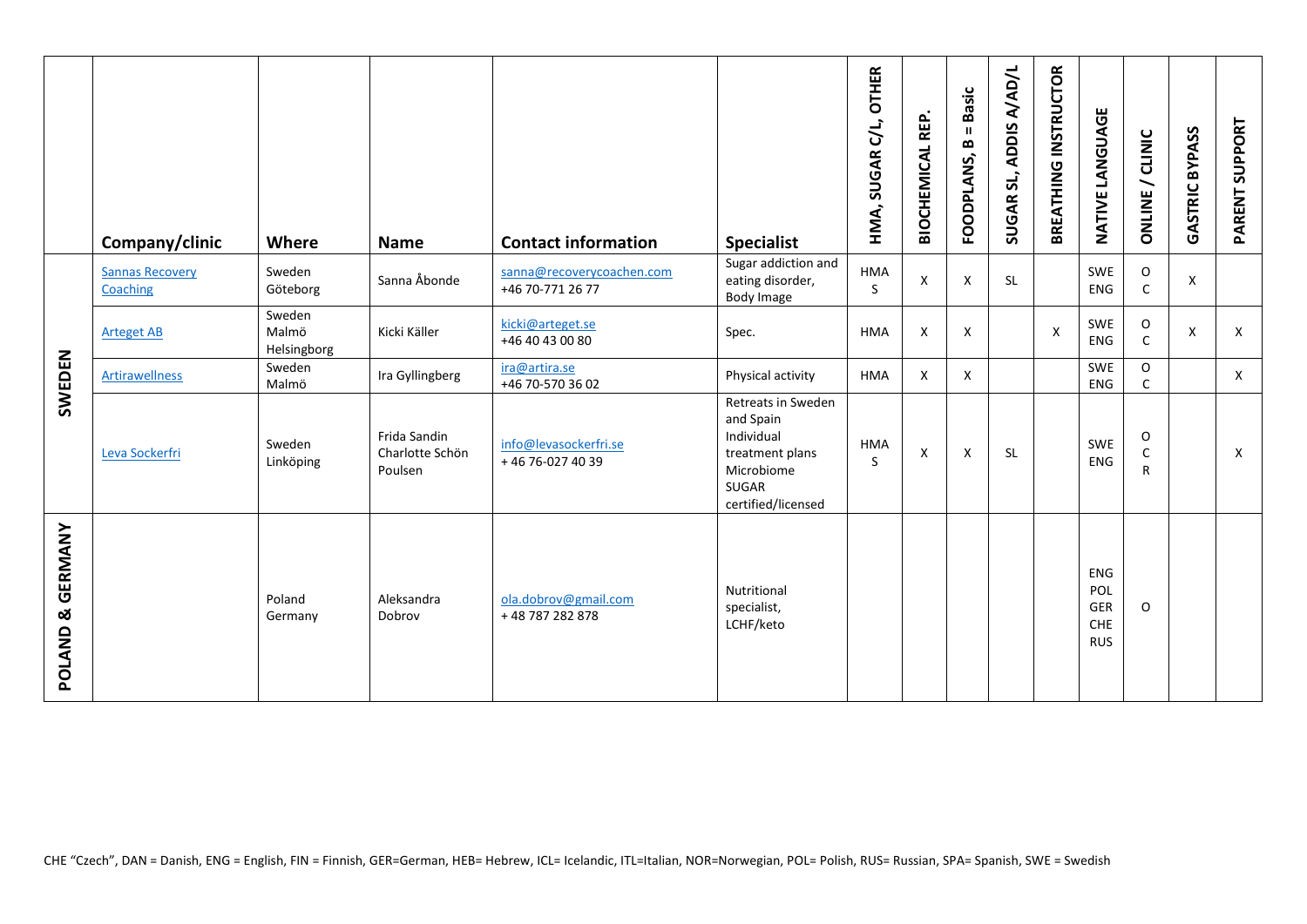|                | Company/clinic                | Where               | <b>Name</b>                                          | <b>Contact information</b>                        | <b>Specialist</b>                                                         | <b>OTHER</b><br>C/L,<br>HMA, SUGAR | BIOCHEMICAL REP. | <b>Basic</b><br>$\mathbf{I}$<br>FOODPLANS, B | SUGAR SL, ADDIS A/AD/L | BREATHING INSTRUCTOR | NATIVE LANGUAGE                 | <b>ONLINE / CLINIC</b>  | <b>GASTRIC BYPASS</b> | PARENT SUPPORT |
|----------------|-------------------------------|---------------------|------------------------------------------------------|---------------------------------------------------|---------------------------------------------------------------------------|------------------------------------|------------------|----------------------------------------------|------------------------|----------------------|---------------------------------|-------------------------|-----------------------|----------------|
| FINLAND        | <b>ADDIX</b>                  | Finland             | Hannamari<br>Rahkonen                                | Hannamari.rahkonen@addix.fi                       | Addiction<br>treatment,<br>Sugaraddiction,<br>Intensives                  | <b>HMA</b><br>S                    | X                | X                                            | <b>SL</b>              |                      | <b>FIN</b><br><b>ENG</b>        | $\circ$<br>$\mathsf{C}$ |                       |                |
|                | Ruoka ja riippuvuus-<br>hanke | Finland             | Marianne Luojola<br>Suvi Björkqvist<br>Jutta Salmela | ruokariippuvuus@myllyhoito.fi<br>+358 40 570 5183 | Food addiction<br>specialists                                             | 0                                  |                  | X                                            |                        |                      | <b>FIN</b><br>SWE<br><b>ENG</b> | $\mathsf O$<br>R        | X                     |                |
| <b>DENMARK</b> | <b>Spis Rigtig Mad</b>        | Denmark<br>Glyngøre | Helle Madsen                                         | spisrigtigmad@gmail.com<br>+45 294 79 917         | Sugar addiction<br>specialists                                            | <b>HMA</b><br>S                    |                  |                                              | <b>SL</b>              |                      | DAN<br><b>ENG</b>               | $\circ$<br>$\mathsf{C}$ |                       |                |
| NORWAY         | Frisk uten sukker             | Norway<br>Harestua  | Bente Josefsen                                       | bente@friskutensukker.no                          | Sugar addic9tion<br>counselor<br>Healthcare<br>counselor<br>Communication | <b>HMA</b><br>S.                   |                  | $\boldsymbol{\mathsf{x}}$                    | <b>SL</b>              |                      | <b>NOR</b>                      | $\circ$                 |                       |                |